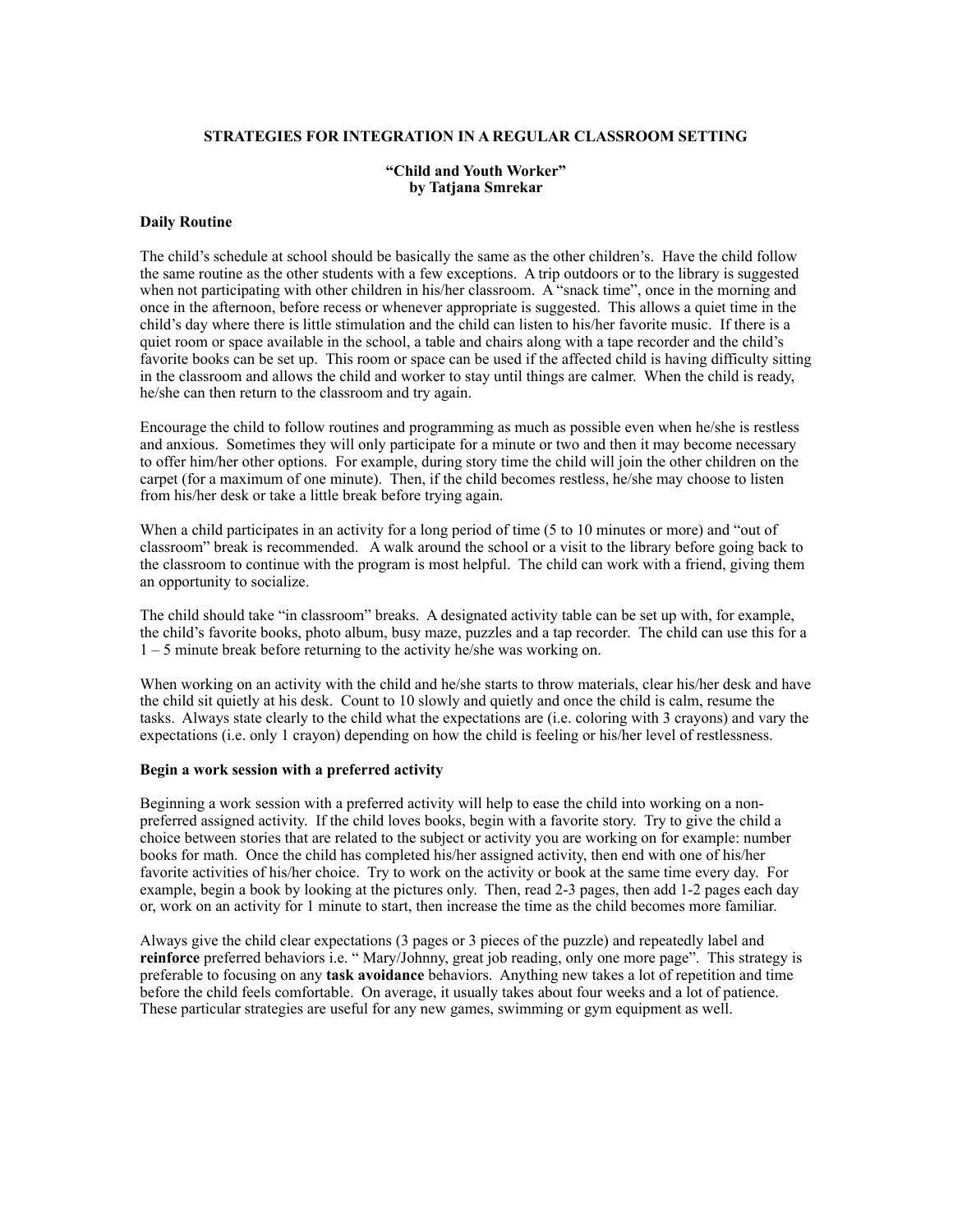### **Educational Program**

The child's educational program can be modified to match his/her individual needs and level of learning. Familiar activities such as the ones he/she enjoys can be integrated wherever they are appropriate as teaching tools. For example, math activities include: Duplo, blocks, puzzles, beads and number books. Phonics activities include: Books related to themes, a scrap book, pencil crayons, stamps and stamp pad, glue stick and magazine pictures or actual photos, stickers and cause and effect toys.

### **Group Activities**

During group activities such as story time or sharing, the child can have his favorite book or photos that he/ she can flip through as he/she listens. What the teacher or student is talking about should be repeatedly reiterated. Help the child to remain focused by labeling and positively reinforcing preferred behaviors, i.e. "good listening," "great job sitting," "look at the picture," "hands on your lap." If the child becomes restless, have him/her softly sing a song or slowly count to 10. If the child does not settle, take a break , then come back and try again.

## **Transitions**

Transitions from one activity to another or moving from one room to another can be difficult for the affected child. Some strategies that can be put into place to help alleviate some of the child's anxiety over these situations are: Have the child arrive at school after the children have entered and settled into the classroom, thus limiting the amount of commotion in the hallways. Have the child come in from recess and leave at the end of the day before the other children. This calmer atmosphere is much more positive for the child.

 In between moving from carpet to working at his/her desk, a walk around the school may be in order. Occasionally, have the child invite a friend along. This gives the child an opportunity to spend time with his peers. When waiting for an activity to begin or for everyone in the class to settle, have the child read a book, look at picture or sing songs with a friend. If the child is restless, leave, and invite a friend along.

As well, try to prepare the child about 5 minutes ahead of time so that he is aware that one activity is ending and a new one will be beginning. Other strategies include a bell, whistle, turning out lights, a song, sign language and picture symbols. Picture symbols are not always successful for transitions. However they can be useful for the child to communicate his/her needs.

### **Picture Symbols**

Picture symbols are a good tool to use for communication. Depending on the child, picture symbols can be introduced one of two at a time, depending on what the child is comfortable with. Once the child is consistently using the symbols presented, be it one, two or even three then move on to the next set of symbols. It can be a long process, but in the end, well worth the effort. Also, taping the picture symbols to the desk, rather than on a card or in a photo album because the child tends to just play with them.

#### **Socialization**

Some MPS children tend to be aggressive in their behavior toward other children, particularly those affected with Sanfilippo syndrome. They will hit, pull hair or push when anxious, upset, excited or clumsily touching. There are several strategies that can be put into place to help minimize physical contact and teach the child appropriate touching. **Physically blocking** a hit with an arm or body, coupled wit the words "nice touching" can help. Use body blocking to prevent the child from entering into other classrooms, pulling at objects or from entering dangerous areas.